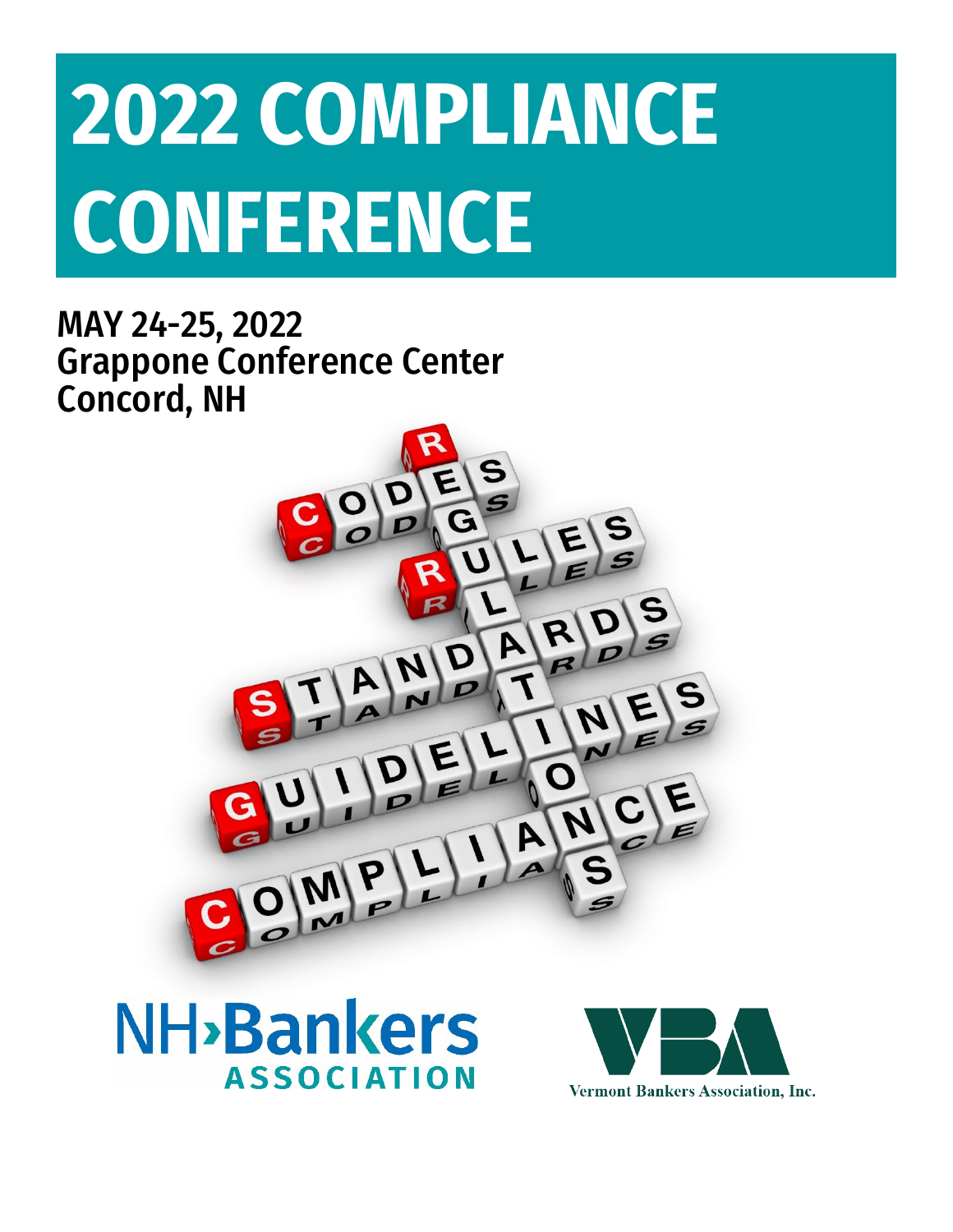| <b>PRELIMINARY</b>    | <b>AGENDA</b>                                                                                                                                                                                                                                                                                                                                                                                                                                                                                                                                                              |
|-----------------------|----------------------------------------------------------------------------------------------------------------------------------------------------------------------------------------------------------------------------------------------------------------------------------------------------------------------------------------------------------------------------------------------------------------------------------------------------------------------------------------------------------------------------------------------------------------------------|
| <b>TUESDAY</b>        | <b>MAY 24</b>                                                                                                                                                                                                                                                                                                                                                                                                                                                                                                                                                              |
| 8:30 AM - 9:00 AM     | <b>REGISTRATION &amp; CONTINENTAL BREAKFAST</b>                                                                                                                                                                                                                                                                                                                                                                                                                                                                                                                            |
| $9:00$ AM - $9:05$ AM | <b>WELCOME</b><br>Sandy Tracy, SVP/COO<br>New Hampshire Bankers Association                                                                                                                                                                                                                                                                                                                                                                                                                                                                                                |
| $9:05$ AM - 10:05 AM  | <b>DIGITIZATION &amp; COMPLIANCE: HOW TO AVOID DIGITAL DISASTER</b><br>Erica M. Torres, Principal - CRCM<br>Merry Piotti, Principal - CPA, CIA<br>Wolf & Company, PC                                                                                                                                                                                                                                                                                                                                                                                                       |
|                       | The banking industry has seen a rapid adoption of advanced technologies to streamline<br>operations, enhance services, and optimize performance. Although this digital transformation<br>has greatly benefited the industry, will it disrupt your Bank Secrecy Act/Anti-Money<br>Laundering (BSA/AML) and Regulatory Compliance programs? During this presentation, we'll<br>discuss the necessary tools and strategies your Board and executives must deploy to align<br>your digitization efforts with your compliance requirements.                                     |
| $10:05$ AM - 11:05 AM | <b>NEW NACHA OPERATING RULES CHANGES FOR 2022 AND BEYOND!</b><br>Sean Carter, Advisor<br><b>NEACH Payments Group</b>                                                                                                                                                                                                                                                                                                                                                                                                                                                       |
|                       | Discussion will surround several new amendments recently passed which will change the ACH<br>Network processes including supplementing data security requirements (Phase 2); Micro-<br>entries; and third-party sender roles and responsibilities.                                                                                                                                                                                                                                                                                                                         |
| 11:05 AM - 11:15 AM   | <b>MORNING BREAK</b>                                                                                                                                                                                                                                                                                                                                                                                                                                                                                                                                                       |
| 11:15 AM - 12:00 PM   | <b>OVERDRAFTS COMPLIANCE</b><br><b>Alena Weiss, CAMS</b><br><b>M&amp;M Consulting</b>                                                                                                                                                                                                                                                                                                                                                                                                                                                                                      |
|                       | Overdraft fees have been the subject of scrutiny for as long as we can remember. We will<br>address recent feedback from the regulators, take a look at some of the consumer litigation<br>in this area, and re-focus on the basics of a solid overdraft program to help protect your<br>Institution from regulatory scrutiny in this area.                                                                                                                                                                                                                                |
| 12:00 PM - 12:45 PM   | <b>LUNCH</b>                                                                                                                                                                                                                                                                                                                                                                                                                                                                                                                                                               |
| 12:45 PM - 1:45 PM    | <b>INSIDER ABUSE MONITORING AND REPORTING</b><br>Katie Kennedy, CFE, CUCE, Senior Manager<br>Wipfli, LLP                                                                                                                                                                                                                                                                                                                                                                                                                                                                   |
|                       | Cases of suspected insider abuse are one of the most delicate types of investigations we can<br>be faced with. On one hand we want to protect the institution and its customers from loss,<br>and on the other, not tip off the insider that we suspect something is amiss. Not to mention,<br>matters can be further complicated if the insider is a board member or high-level executive<br>who may receive routine reports on SAR filings. This session will provide suggestions for<br>managing internal investigations and SAR reporting in these fragile situations. |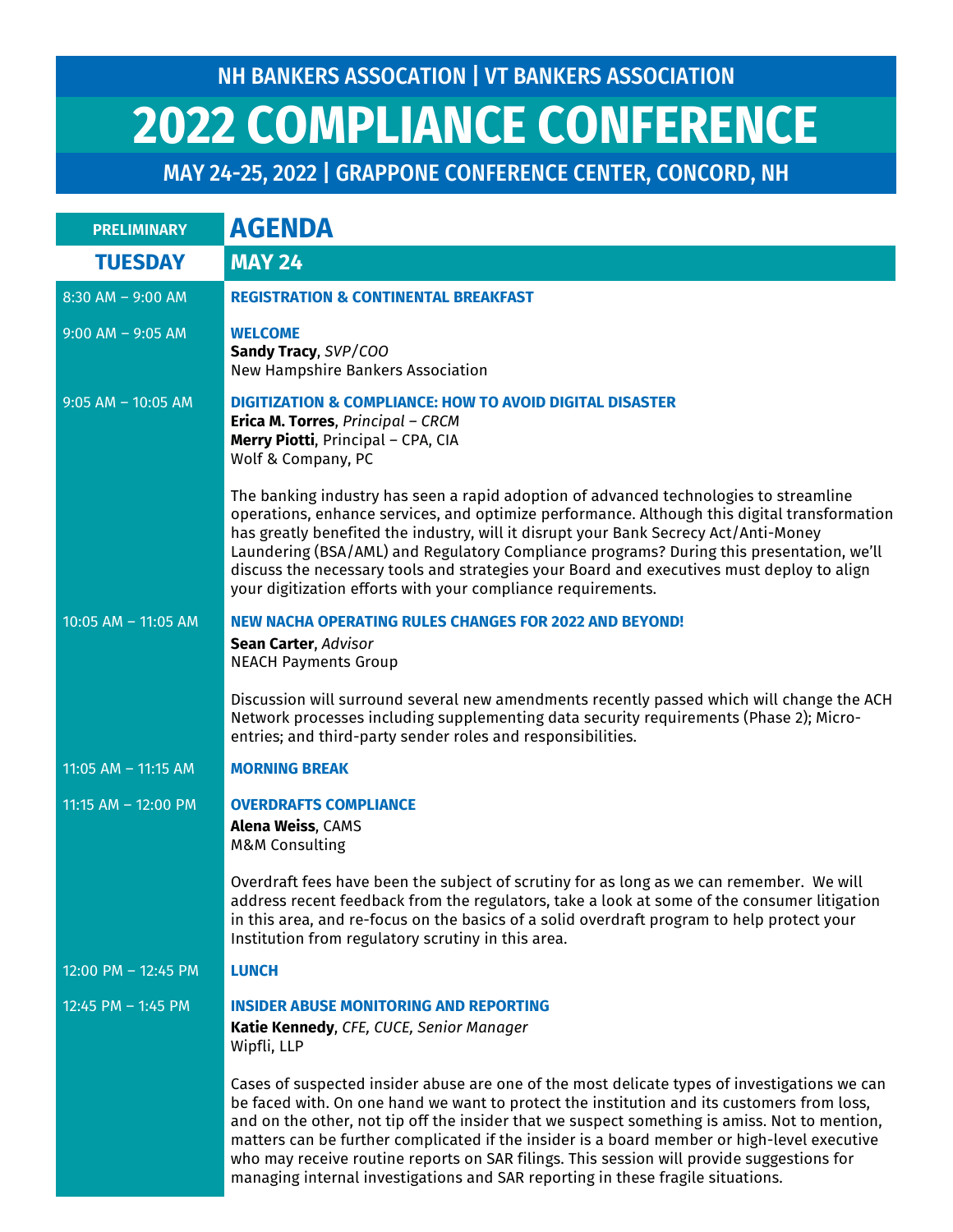| 1:45 PM $-$ 2:30 PM   | <b>EFT ERROR RESOLUTION</b><br>Brian M. Shea, Senior Manager - CRCM, CAMS<br>Wolf & Company, PC                                                                                                                                                                                                                                                                                                                                                                                                                                                                                                                                                                                                                                                                                                                                                                                                                                                                                                                                                                                                                               |
|-----------------------|-------------------------------------------------------------------------------------------------------------------------------------------------------------------------------------------------------------------------------------------------------------------------------------------------------------------------------------------------------------------------------------------------------------------------------------------------------------------------------------------------------------------------------------------------------------------------------------------------------------------------------------------------------------------------------------------------------------------------------------------------------------------------------------------------------------------------------------------------------------------------------------------------------------------------------------------------------------------------------------------------------------------------------------------------------------------------------------------------------------------------------|
|                       | While at first glance Regulation E's error resolution rules do not appear that complex,<br>institutions are continuing to struggle with the effect of changing technologies and new<br>customer patterns. Institutions need to ensure that they have a proper grasp on the different<br>scenarios that can occur and how to apply the rules over various topics including liability,<br>timing, notification, fee reimbursement, and other matters.                                                                                                                                                                                                                                                                                                                                                                                                                                                                                                                                                                                                                                                                           |
|                       | As part of this session, you'll learn about:<br>Regulation E's liability rules and the various nuances involved<br>The varying operational dynamics that come into play<br>How to ensure that the institution is remaining in compliance<br>$\bullet$<br>How to handle error resolution disputes involving third party service<br>$\bullet$                                                                                                                                                                                                                                                                                                                                                                                                                                                                                                                                                                                                                                                                                                                                                                                   |
| $2:30$ PM $- 2:45$ PM | <b>AFTERNOON BREAK</b>                                                                                                                                                                                                                                                                                                                                                                                                                                                                                                                                                                                                                                                                                                                                                                                                                                                                                                                                                                                                                                                                                                        |
| $2:45$ PM $- 3:45$ PM | <b>REPRESENTMENT</b><br><b>TBD</b><br><b>FDIC</b>                                                                                                                                                                                                                                                                                                                                                                                                                                                                                                                                                                                                                                                                                                                                                                                                                                                                                                                                                                                                                                                                             |
|                       | Financial institutions commonly charge a non-sufficient funds (NSF) fee when a charge is<br>presented for payment but cannot be covered by the balance in the account. Some financial<br>institutions charged additional NSF fees for the same transaction when a merchant re-<br>presented an automated clearinghouse (ACH) payment or check on more than one occasion<br>after the transaction was declined. Disclosure and fee practices for re-presentments may<br>result in heightened risk of violations of Section 5 of the FTC Act, which covers both business<br>and consumer accounts. Re-presentment practices have recently been spotlighted in public<br>statements by other Federal and state regulators, and announcements by financial<br>institutions including those regulated by the FDIC. Re-presented transactions have also been<br>the subject of a number of recent class action lawsuits involving financial institutions,<br>including some supervised by the FDIC. The FDIC will join us to discuss the representment<br>practice, other timely issues, as well new FDIC leadership in Washington. |
| 3:45 PM               | <b>ADJOURNMENT</b>                                                                                                                                                                                                                                                                                                                                                                                                                                                                                                                                                                                                                                                                                                                                                                                                                                                                                                                                                                                                                                                                                                            |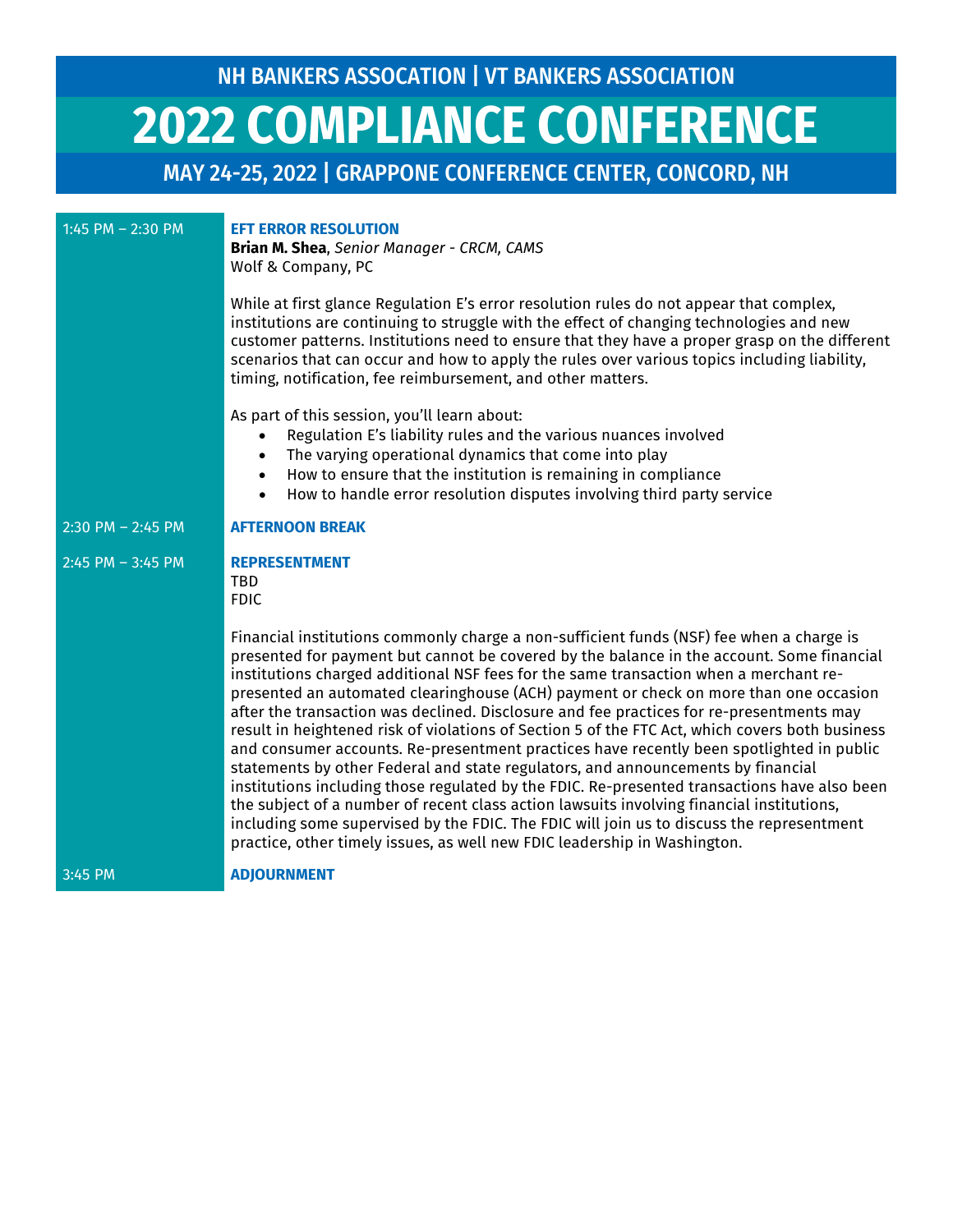| <b>PRELIMINARY</b>    | <b>AGENDA</b>                                                                                                                                                                                                                                                                                                                                                                                                                                                                                                                                                                                                                                                                                                                                       |
|-----------------------|-----------------------------------------------------------------------------------------------------------------------------------------------------------------------------------------------------------------------------------------------------------------------------------------------------------------------------------------------------------------------------------------------------------------------------------------------------------------------------------------------------------------------------------------------------------------------------------------------------------------------------------------------------------------------------------------------------------------------------------------------------|
| <b>WEDNESDAY</b>      | <b>MAY 25</b>                                                                                                                                                                                                                                                                                                                                                                                                                                                                                                                                                                                                                                                                                                                                       |
| $8:30$ AM - 9:00 AM   | <b>REGISTRATION &amp; CONTINENTAL BREAKFAST</b>                                                                                                                                                                                                                                                                                                                                                                                                                                                                                                                                                                                                                                                                                                     |
| $9:05$ AM - $9:05$ AM | <b>WELCOME</b><br>Sandy Tracy, SVP/COO<br>New Hampshire Bankers Association                                                                                                                                                                                                                                                                                                                                                                                                                                                                                                                                                                                                                                                                         |
| $9:05$ AM - 10:15 AM  | <b>COMPLIANCE HEADLINES</b><br>Kathy Enbom, CRCM, Principal<br>Wipfli LLP                                                                                                                                                                                                                                                                                                                                                                                                                                                                                                                                                                                                                                                                           |
|                       | Keeping up on the regulatory compliance news can be enough to make any compliance<br>professional lose sleep. Did I receive all the relevant news? Does it apply to me? What<br>should I be doing now? The regulatory landscape is ever evolving and even the most<br>organized of us can be challenged to keep up. We'll take a quick look at the most relevant<br>news from the last several months so that you can identify the most pressing issues and<br>plan accordingly. This will include supervisory approaches from the various regulatory<br>agencies, enforcement actions that should be analyzed for applicability to your institution<br>and take-aways from recent regulatory examinations.                                         |
| 10:15 AM $-$ 11:00 AM | <b>ANTITRUST LAWS</b><br>Robert Dietel, President and Shareholder, Director<br>Gallagher, Callahan & Gartrell, PC                                                                                                                                                                                                                                                                                                                                                                                                                                                                                                                                                                                                                                   |
|                       | This session will provide an overview of the US antitrust laws, including government<br>agencies responsible for enforcement, vertical and horizontal agreements, unlawful<br>monopolization, government investigations, and criminal and civil sanctions.                                                                                                                                                                                                                                                                                                                                                                                                                                                                                          |
| 11:00 AM - 11:10 AM   | <b>MORNING BREAK</b>                                                                                                                                                                                                                                                                                                                                                                                                                                                                                                                                                                                                                                                                                                                                |
| 11:10 AM - 12:10 PM   | <b>BANKING THE CANNABIS INDUSTRY</b><br>Katie Kennedy, CFE, CUCE, Senior Manager<br>Wipfli LLP                                                                                                                                                                                                                                                                                                                                                                                                                                                                                                                                                                                                                                                      |
|                       | The sale of marijuana has become legal in some form in many states (including the recent<br>legalization of recreational marijuana in Vermont, and as of this writing, the "coming soon"<br>status in New Hampshire), so even if you are not already banking the cannabis industry, it<br>may be just a matter of time before you are faced with the decision of "should we" or<br>"shouldn't we"? In the absence of any meaningful guidance since 2014 on marijuana, and<br>2020 on hemp, cannabis continues to present risk, known and unknown, for the banking<br>industry. In this session we will cover the status of federal legislation and best practices for<br>establishing due diligence and ongoing monitoring procedures at your bank. |
| 12:10 PM - 1:00 PM    | <b>LUNCH</b>                                                                                                                                                                                                                                                                                                                                                                                                                                                                                                                                                                                                                                                                                                                                        |